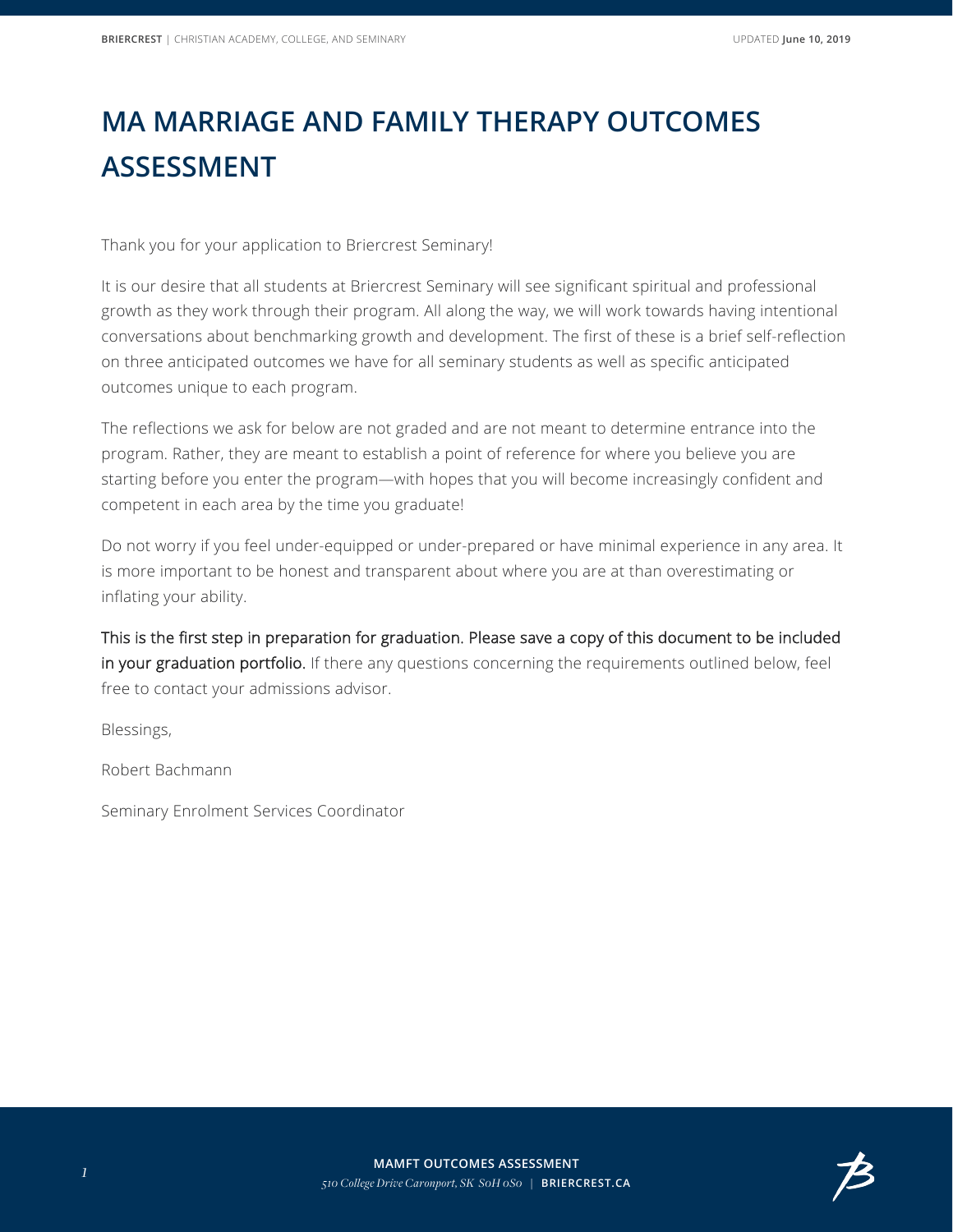## **SEMINARY OUTCOMES**

*I.* Reflect on your current confidence and ability to articulate an evangelical theology that arises out of scripture and finds expression in all areas of life and ministry.

Choose a score from 1–10 (1 being low, 10 being high). 1



Provide a brief statement on why you selected this rating (max. 300 words).

*II.* Reflect on your preparedness for serving the local church and its global mission.

Choose a score from 1–10 (1 being low, 10 being high). 1

 $\vert \textbf{v} \vert$ 

Provide a brief statement on why you selected this rating (max. 300 words).

*III.* Reflect on your maturity as a disciple of Jesus by focusing on the fruit as may be presentable and identified by others who know you.

Choose a score from 1–10 (1 being low, 10 being high). 1



Provide a brief statement on why you selected this rating (max. 300 words).